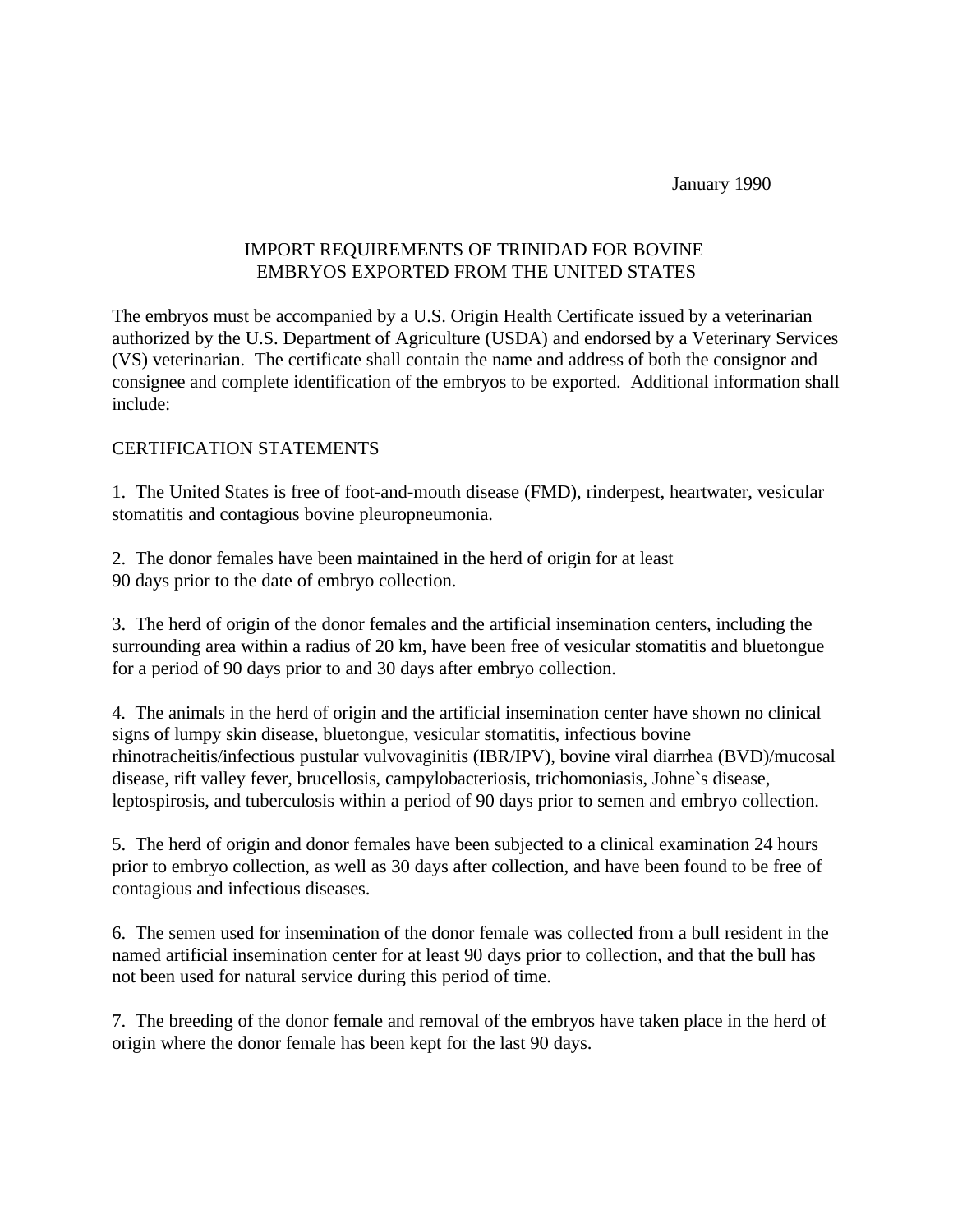8. The embryo collection unit and processing laboratory are under the direct supervision of a USDA veterinarian.

9. The collection unit and processing laboratory must be located in an area free of vesicular stomatitis.

10. The embryos were collected, processed and transported in a sanitary manner so as to remain free of contamination by infectious disease agents.

11. The embryos were washed at least 10 times with each progressive washing diluted 1:100 according to procedures recommended by the International Embryo Transfer Society (IETS). Only embryos from the same donor animal may be washed together.

12. The embryos were examined microscopically and only embryos with intact zona pellucida are in this shipment.

## TEST REQUIREMENTS

The donor animals were negative to the following test within 90 days prior to the date of recovery of the embryos and collection of semen:

1. Tuberculosis - intradermal caudal fold test using bovine PPD tuberculin.

The donor animals originate from official brucellosis-free herds Or the donor animals were negative to the following tests within 30 days prior to embryo collection and collection of semen:

2. Brucellosis - standard tube test and/or complement fixation test.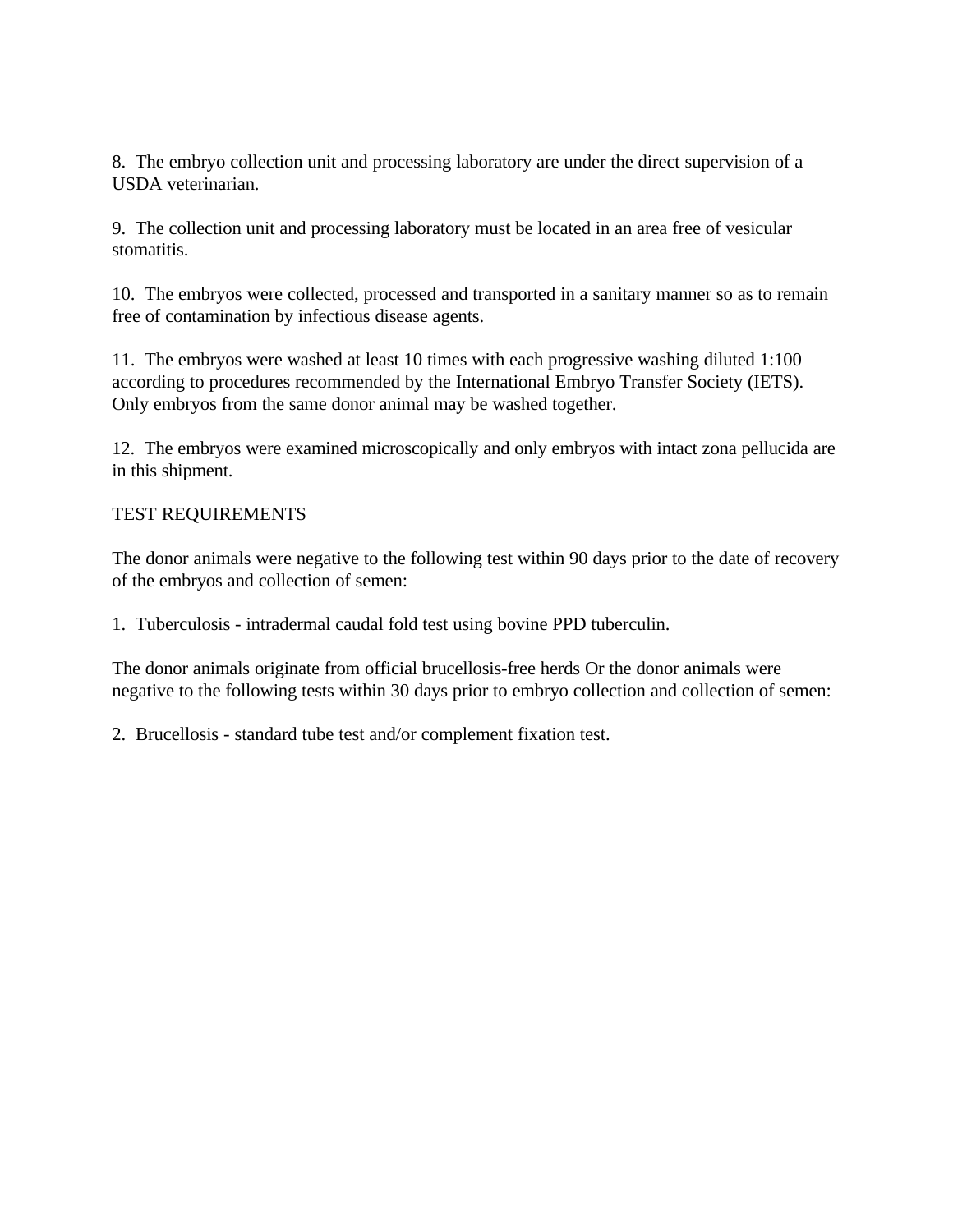Health Certificate No. (Valid only if the USDA Veterinary Seal appears over the Certificate No.)

## U.S. ORIGIN HEALTH CERTIFICATE FOR EXPORTATION OF BOVINE EMBRYOS TO TRINIDAD

|                | Donor animal and embryo identification:                      |                    |
|----------------|--------------------------------------------------------------|--------------------|
| a.             |                                                              | Identification No. |
| $\mathbf{b}$ . | Name of female:                                              | Identification No. |
| $\mathbf{c}$ . | Breed of donors:<br>Bull _______________                     | Female             |
| d.             | Age of donors:                                               | Female             |
| e.             |                                                              |                    |
| f.             |                                                              |                    |
| g.             |                                                              |                    |
| h.             |                                                              |                    |
| $\mathbf{i}$ . |                                                              |                    |
| j.             | Type and labelling of containers for storage and shipment of |                    |
| k.             |                                                              |                    |
|                |                                                              |                    |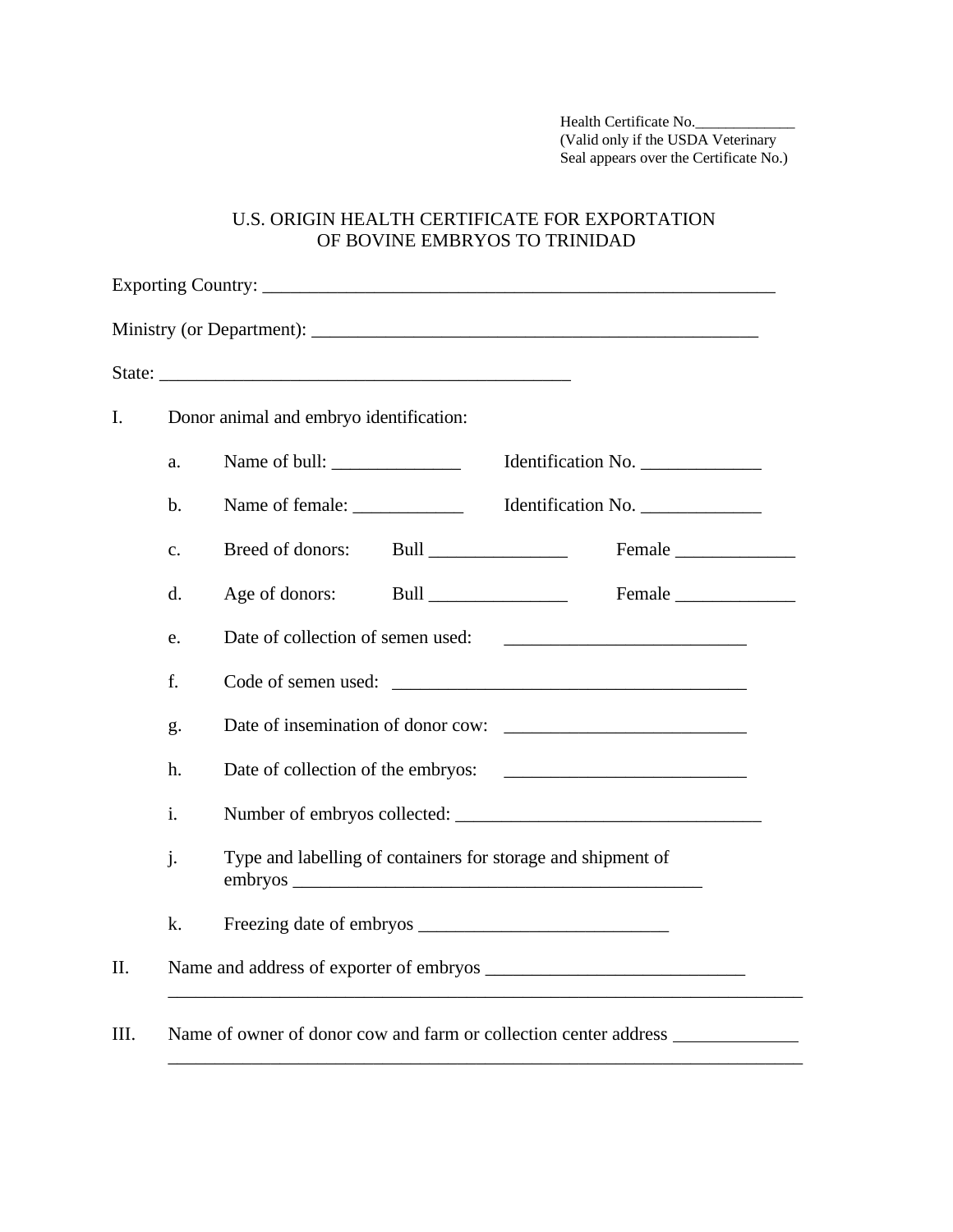Health Certificate No. (Valid only if the USDA Veterinary Seal appears over the Certificate No.)

- IV. Name and address of the artificial insemination center that produced the semen used:  $\frac{1}{2}$  and  $\frac{1}{2}$  and  $\frac{1}{2}$  and  $\frac{1}{2}$  and  $\frac{1}{2}$  and  $\frac{1}{2}$  and  $\frac{1}{2}$  and  $\frac{1}{2}$  and  $\frac{1}{2}$  and  $\frac{1}{2}$  and  $\frac{1}{2}$  and  $\frac{1}{2}$  and  $\frac{1}{2}$  and  $\frac{1}{2}$  and  $\frac{1}{2}$
- V. Name and address of the importer of the embryos \_\_\_\_\_\_\_\_\_\_\_\_\_\_\_\_\_\_\_\_\_\_\_\_\_\_\_\_\_
- VI. Health data for donor animals:
	- 1. The United States is free of foot-and-mouth disease (FMD), rinderpest, vesicular stomatitis, and contagious bovine pleuropneumonia.

\_\_\_\_\_\_\_\_\_\_\_\_\_\_\_\_\_\_\_\_\_\_\_\_\_\_\_\_\_\_\_\_\_\_\_\_\_\_\_\_\_\_\_\_\_\_\_\_\_\_\_\_\_\_\_\_\_\_\_\_\_\_\_\_\_\_\_\_

\_\_\_\_\_\_\_\_\_\_\_\_\_\_\_\_\_\_\_\_\_\_\_\_\_\_\_\_\_\_\_\_\_\_\_\_\_\_\_\_\_\_\_\_\_\_\_\_\_\_\_\_\_\_\_\_\_\_\_\_\_\_\_\_\_\_\_\_

- 2. The donor females have been maintained in the herd of origin for at least 90 days prior to the date of embryo collection.
- 3. The herd of origin of the donor females and the artificial insemination center, including the surrounding area within a radius of 20 km, have been free of vesicular stomatitis and bluetongue for a period of 90 days prior to and 30 days after embryo collection.
- 4. The animals in the herd of origin and the artificial insemination center have shown no clinical signs of lumpy skin disease, bluetongue, vesicular stomatitis, IBR/IPV, BVD/mucosal disease, rift valley fever, brucellosis, campylobacteriosis, trichomoniasis, Johne's disease, leptospirosis, and tuberculosis within a period of 90 days prior to semen and embryo collection.
- 5. The herd of origin and donor females have been subjected to a clinical examination 24 hours prior to embryo collection, as well as 30 days after collection, and have been found to be free of contagious and infectious diseases.
- 6. The semen used for insemination of the donor female was collected from a bull resident in the named AI center for at least 90 days prior to collection, and that the bull has not been used for natural service during this period of time.
- 7. The breeding of the donor female and removal of the embryos have taken place in the herd of origin where the donor female has been kept for the last 90 days.
- 8. The embryo collection unit and processing laboratory are under the direct supervision of a USDA veterinarian.